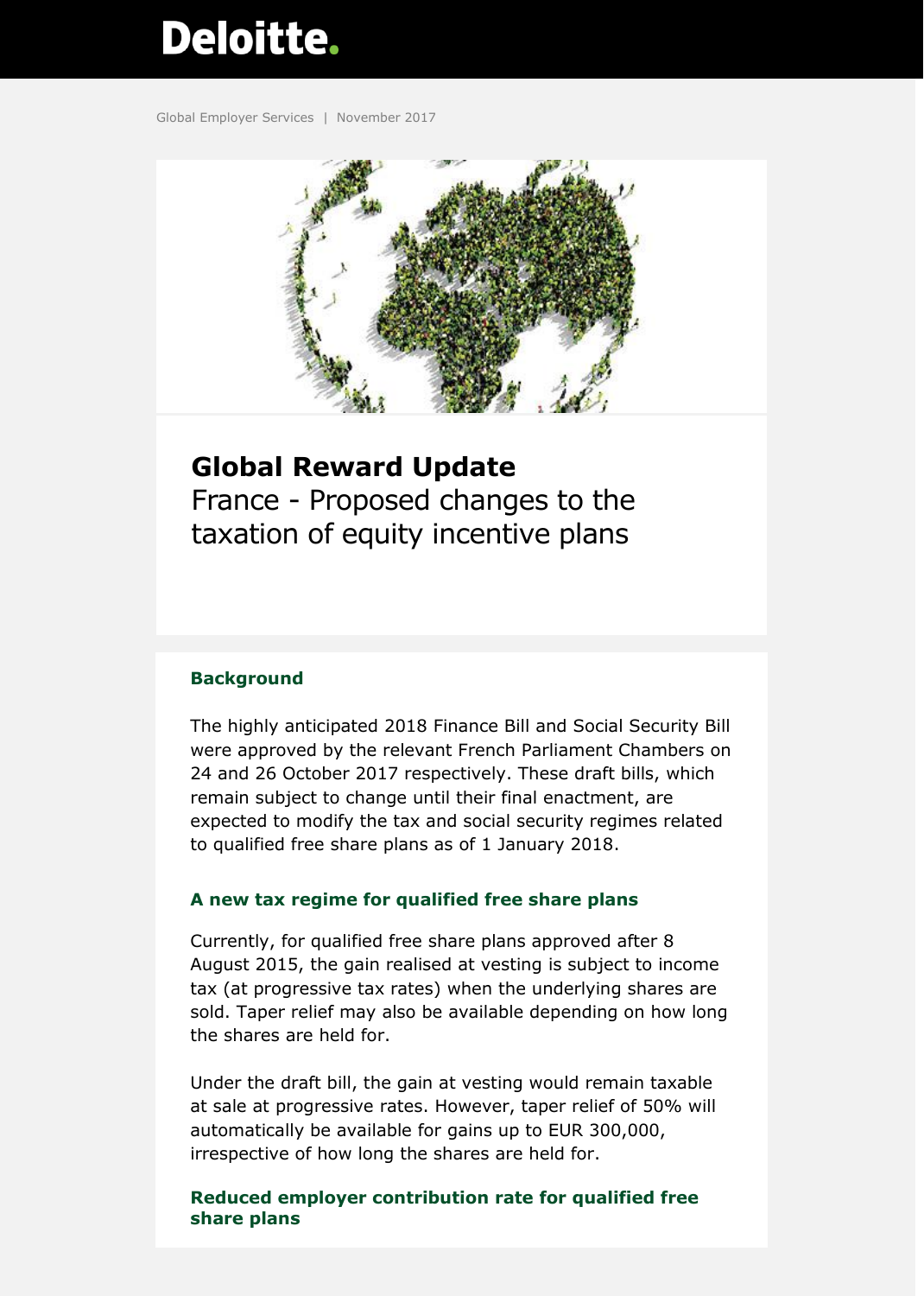The Macron law enacted in August 2015 lowered the rate of employer contributions (payable on qualified free share awards) to 20% and moved the tax point for these contributions to vesting (instead of grant). The 2017 tax bill increased the rate to 30%.

Under the current draft bill, the rate for employer contributions may be reduced back to 20% (due at vesting) for awards approved by shareholders after enactment of the legislation.

#### **Introduction of a flat tax rate on investment income**

Currently, investment income (such as interest, dividends and capital gains arising on the sale of shares) is subject to income tax at progressive tax rates of up to 45% (with rebates available, depending on the type of income) and social tax at a rate of 15.5%.

As of 1 January 2018, investment income will be subject to a 30% flat tax rate, inclusive of income tax at a rate of 12.8% and additional social surtaxes (i.e. CSG) at a rate of 17.2%. Taxpayers subject to a marginal tax rate lower than 30% may elect for progressive income tax rates to apply to their investment income.

The additional contribution for high income individuals (3% or 4%, depending on the individual's level of income) would also continue to be due.

#### **Changes to wealth tax**

As of 1 January 2018, the current wealth tax regime will be replaced by a tax applied only to real estate assets valued over €1.3 million ("Impôt sur la fortune immobilière"). As a result, shares (including shares acquired under an equity incentive plan) would be excluded from the new wealth tax regime.

## **Deloitte view**

Companies which operate French qualified free share plans should consider:

- Identifying the tax and social security regime that applies to their existing and future free share grants. This is due to successive tax and social security regime amendments and the potential to arbitrate between several existing regimes for their 2018 awards;
- Issuing appropriate communication to their employees in order to make them aware of the individual income tax and social security regimes applicable to their share awards in France.